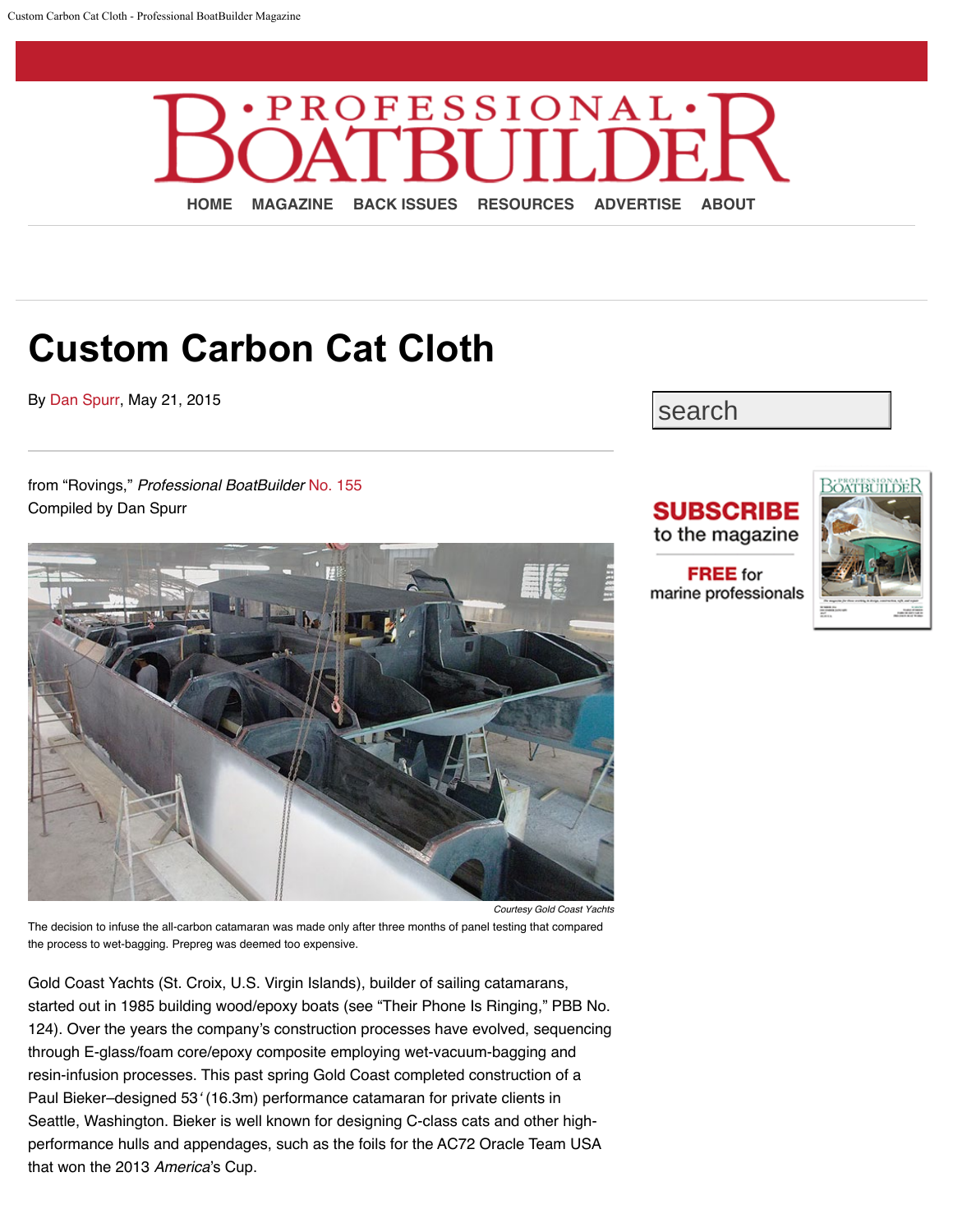For the Gold Coast Yachts project, dubbed B53, carbon reinforcements were supplied by the U.K.-based firm Formax, whose newly appointed director of business development, one-time singlehanded ocean racer Philip Steggall, helped Bieker, Gold Coast, and the client determine the most appropriate construction process. According to Formax, to meet "weight and panel engineering requirements" it was determined that wet-bagging wouldn't satisfy the specifications; so they turned to infused carbon, but worried that the process would prove tricky, owing to its smaller-diameter fiber that "can pack together more tightly, reducing the permeability of the fabric." Prepreg carbon was deemed too expensive.



*Courtesy Bieker Boats (both)*

The 53.6′ (16.33m) Fūjin has spaceship-like bows, reverse sheer to increase space below, and a much lower profile cabin than many recreational catamarans today.



But that decision didn't come easily. A threemonth testing program compared Formax fabrics wet-bagged and infused in test panels. According to Steggall, there were worrisome voids with the wet-bagged panels and a big difference in the fiberglass-to-resin ratio. "The difference between wet-bagging, prepreg, and infusion," he said, "is that with infusion you're moving the resin across the surface and it's very dynamic, and it's very hard for air bubbles to stay in the laminate. The void content is much lower. Less than 1% for infusion, 3–5% for prepreg, and we've seen above 5% with wet-bagging."

Steggall has become an expert in carbon infusion processes, learning a lot from building his own 48' (14.6m) high-performance trimaran. "I made all the mistakes," he said, now confident that he can train others to avoid them.

One key to success is

## Select Month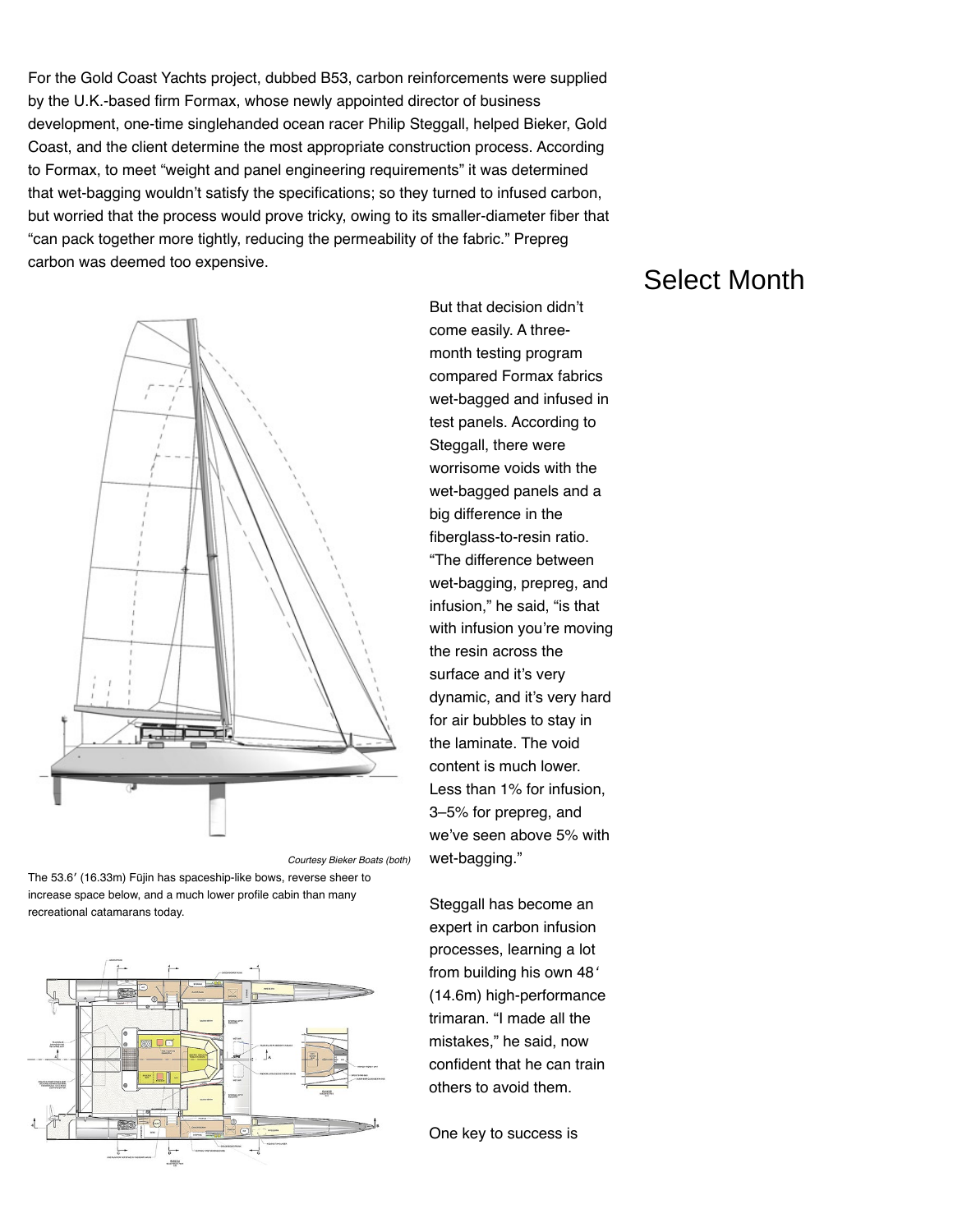selecting the right fabric for the job. Steggall says he uses no woven reinforcements, only noncrimp stitched fabrics. He worked with Formax to modify its +45°/–45° biaxial carbon fiber fabrics of 400 g/m<sup>2</sup> and 300 g/m<sup>2</sup> (1.4 oz/sq ft and 1 oz/sq ft) and a 0°/90° biaxial of 300 g/m<sup>2</sup>. A nylon microweb (at about 3 g/m<sup>2</sup> per 100 g/m<sup>2</sup> of carbon) was stitched between the plies to provide a path for air to escape. This web also increased flexural and compression strength without adding significant weight. In the end, the tests proved that infusion would best meet Bieker's specifications.

But fabrics are only half the equation. The epoxy resin was supplied by Pro-Set (Bay City, Michigan), a formulation that Steggall says has high modulus and strength. Because epoxy has larger molecules than some other resins, such as vinylester, reducing viscosity was important, preferably with heat rather than additives, which was more easily managed in the warm ambient temperatures of the USVI.

Gold Coast Yachts' Rich Difede said the Formax fabric allowed his team to "get air out ahead of the resin front, instead of entrapping it within the laminate, as is done with wet-bagging, and even with prepreg." That custom fabric, he said, is how they met the weight and strength targets.

Partner Roger Hatfield says the boat will weigh "nearly half of anything in the same class. She is supposed to sail at about twice the wind speed, supposedly flying the windward hull. But the shape of the foils and T-rudder are such that the leeward hull will be mostly lifted and just skim the surface."

Steggall is a hands-on composites consultant via his New England–based Bravolab, and though he now also works for Formax, Bravolab still operates independently as a specialist in carbon infusion. In addition to Gold Coast Yachts, clients include Gunboat USA, Saint-Gobain ADFORS, and Carbon Ocean Yachts.



*Jake Welter*

This rendering shows the catamaran sailing with the windward hull flying, which was designer Paul Bieker's intention; her light displacement, low wetted surface, and generous sail plan will make her very fast.

Regarding the training he did on the Gold Coast project, Steggall says he begins "training people how to work on a specific task such as vacuum level monitoring, resin infusion flow," emphasizing that they must "also be aware of what the total picture is.